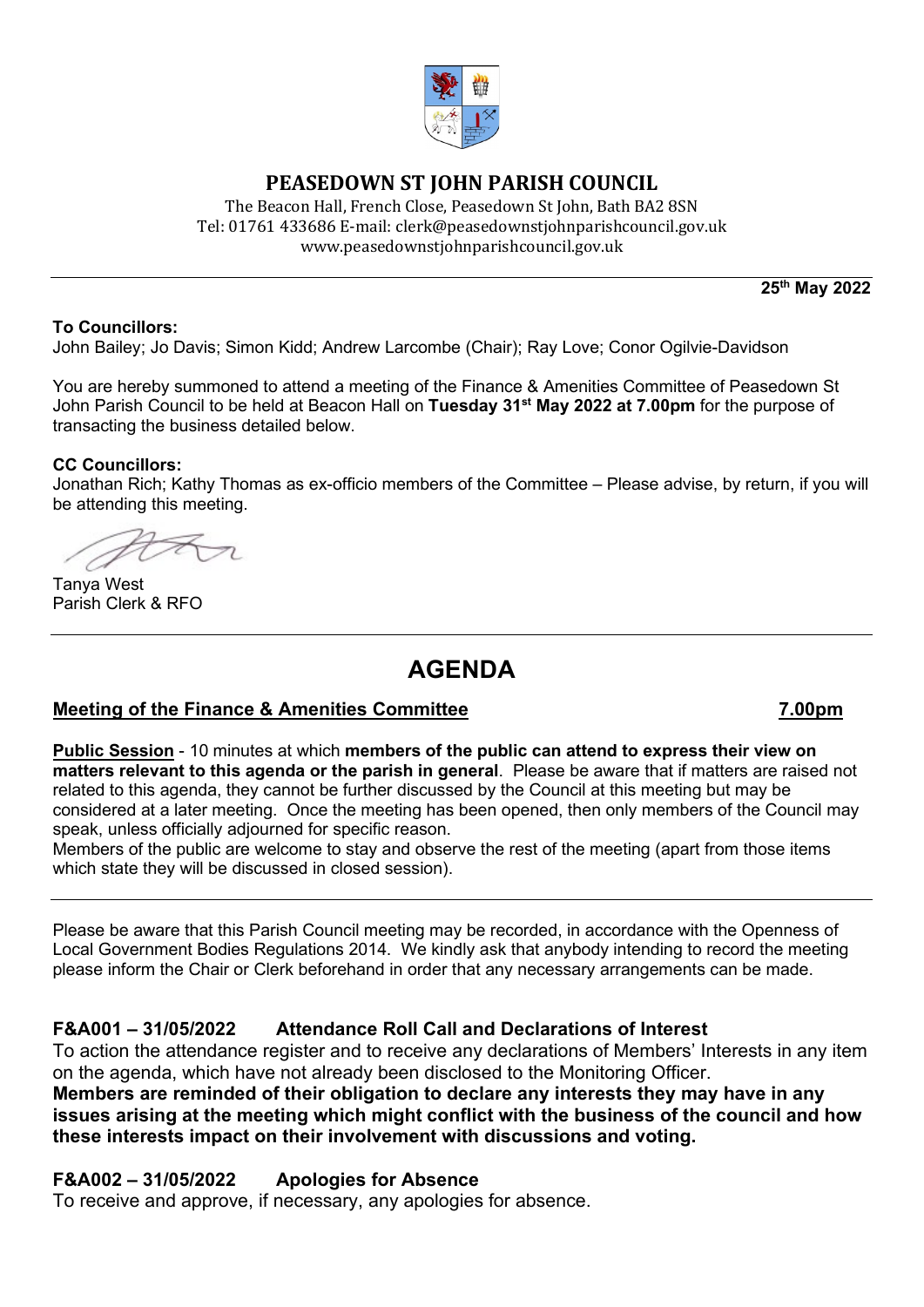# **F&A003 – 31/05/2022 Election of Vice-Chair**

To receive nominations and to elect a Vice-Chair of the Finance & Amenities Committee.

# **F&A004 – 31/05/2022 Minutes & Actions**

- i. To consider and approve the minutes of the Finance & Amenities Committee meeting held on 26th April 2022.
- ii. To review updated copy of the Actions Register on Planner.

#### **F&A005 – 31/05/2022 Items for Urgent Report**

Items which, in the opinion of the Chair, should be reported on as a matter of urgency.

#### **F&A006 – 31/05/2022 Advisory Panels**

- i. To reappoint the **Finance & Amenities Advisory Panel** to investigate specific projects/matters and make recommendations in line with the agreed Terms of Reference and Delegations.
- ii. To review the list of Finance & Amenities Committee commissioned Advisory Panels and reaffirm their status (and appoint Chairs) or formally dissolve them.

#### **F&A007 – 31/05/2022 Review of End of Year Finances 2021/22**

To consider report on financial spend against budget for the 2021/22 financial year covering both operational and capital projects budgets. To also include review of the Balance Sheet for bank account balances, petty cash, VAT and Reserves.

#### **F&A008 – 31/05/2022 Review of Current Finances 2022/23**

To consider report on financial spend against budget for the 2022/23 financial year covering both operational and capital projects budgets. To also include review of the Balance Sheet for bank account balances, petty cash, VAT and Reserves.

# **F&A009 – 31/05/2022 Review of Committed Expenditure and Ear Marked Reserves**

To review the Committed Expenditure and the Ear Marked Reserves and to consider making any recommendations to Full Council.

#### **F&A010 – 31/05/2022 Review of Debtors and Creditors**

To review the financial debtors and creditors report and make any associated decisions (report to be tabled at the meeting).

#### **F&A011 – 31/05/2022 Community Infrastructure Levy and External Funding**

To receive update on Community Infrastructure Levy and other external income and expenditure.

#### **F&A012 – 31/05/2022 Banking Arrangements**

To receive an update on bank signatories/mandate and bank charges/fees and make any associated decisions.

# **F&A013 – 31/05/2022 Internal & External Audits**

To receive update on both the Internal and External Audits for the 2021/22 financial year and to consider any recommendations/to decide on any related action items. To also receive update on the appointment of auditors and make any associated decisions.

#### **F&A014 – 31/05/2022 Insurance Broker and Cover**

To receive update on the business interruption claim and make any associated decisions.

To receive update on the Persimmon land search indemnity quotation.

To consider steps for obtaining quotations for insurance cover in preparation for the renewal date in September 2022.